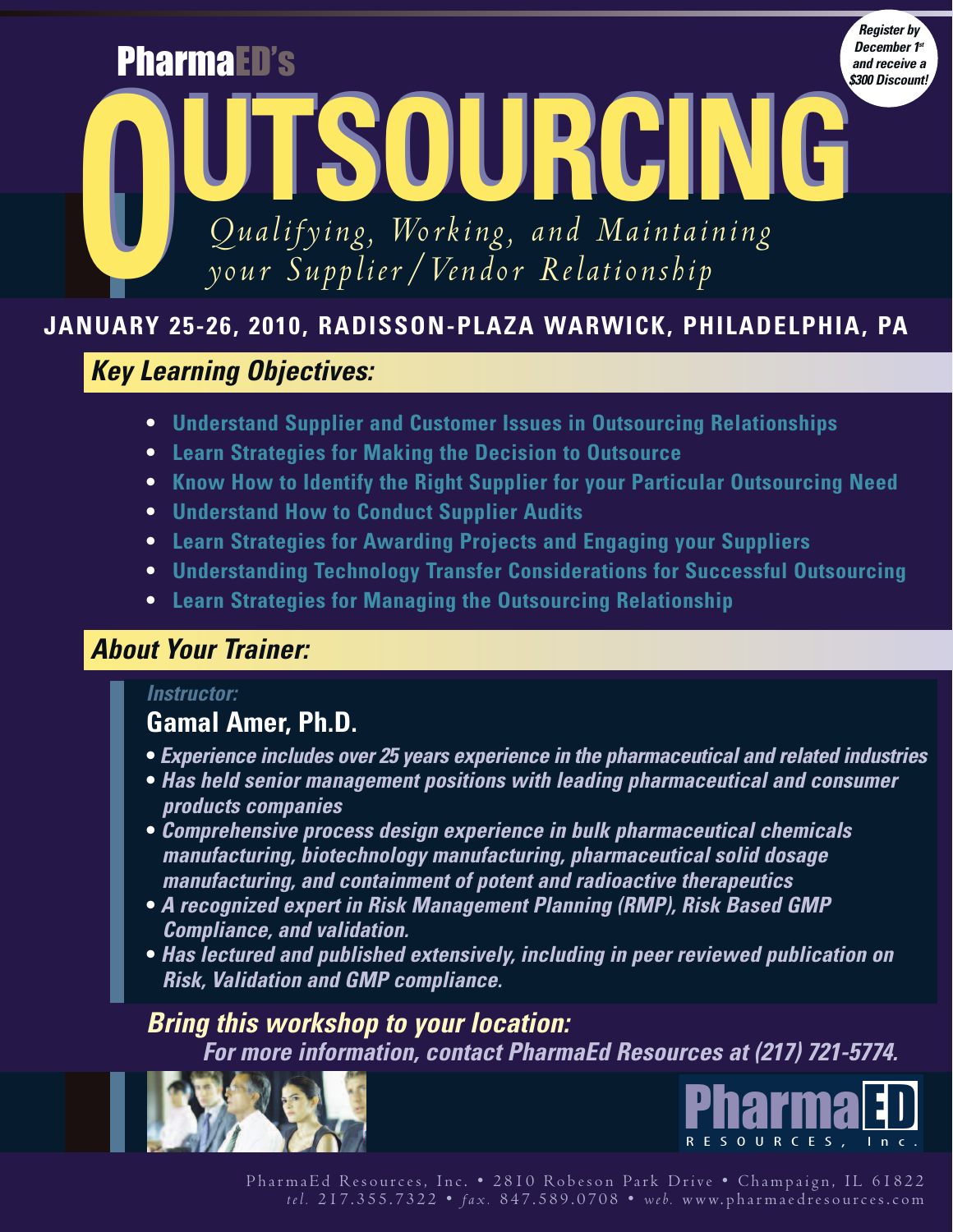## *WORKSHOP AGENDA*

**Outsourcing has become a bigger part of our industry. This workshop will define what it means to use third party vendors and the reasons to use them. We will review the types of vendors or suppliers that may be needed, the reasons for outsourcing certain functions within the biopharmaceutical or medical device industry to such suppliers, and the regulatory imperatives associated with using outside vendors as defined in the CFR, ICH Guidance and ASTM E-2500.**

**You will learn a formalized approach to identify the need for outside service providers, how to qualify third party vendors, getting the process outsourced to the selected supplier, and engaging as well as managing your supplier. We will review some of the advantages of outsourcing as well as the perils and pitfalls to avoid.**

**We will discuss make-buy analysis, request for proposals (RFP) and their content, the need to conduct supplier audits, and eventual benchmarking of services' quality and cost. The workshop will look at all aspects of identifying, qualifying, engaging and managing third party suppliers in the FDA regulated industries. We will also discuss some of the contractual issues and ending the relationship between you and your supplier.**

#### **Who Should Attend:**

- **1. QA personnel**
- **2. Manufacturing Personnel**
- **3. GMP auditors**
- **4. :Purchasing Personnel**
- **5. Regulatory Personnel**

### **Day One**

**8:30 Introductions, initial questionnaire and identify attendees objectives**

### **9:00 Overview of the Supplier and Customer Issues and Making the Decision to Outsource**

**We will review what is meant by outsourcing and the issues associated with outsourcing. We will review the types of outsourced activities and suppliers available. We will also review the regulatory requirements associated with outsourcing drug product manufacturing related activities.**

**During this presentation we will answer the following questions:**

- **a. What is outsourcing?**
- **b. Why outsource?**
- **c. What to outsource?**
- **d. How to use outsourcing to mitigate risks in your operation?**
- **e. How to define your needs and develop a URS?**
- **f. Make verses buy decision, what does it entail?**
- **g. What are some of the pitfalls associated with outsourcing and how to avoid them?**
- **h. What are the regulatory imperatives associated with outsourcing the drug industry?**

#### **10:00 Exercise 1**

**Develop a URS for a specific problem; Namely contract Packaging of a solid oral dosage product. Develop a list of supplier requirements.**

#### **10:30** *Refreshment break*

## **11:00 Identifying the Right Supplier for your Particular Need**

**We will discuss the steps and the proper approach to identify the correct supplier for your particular need.**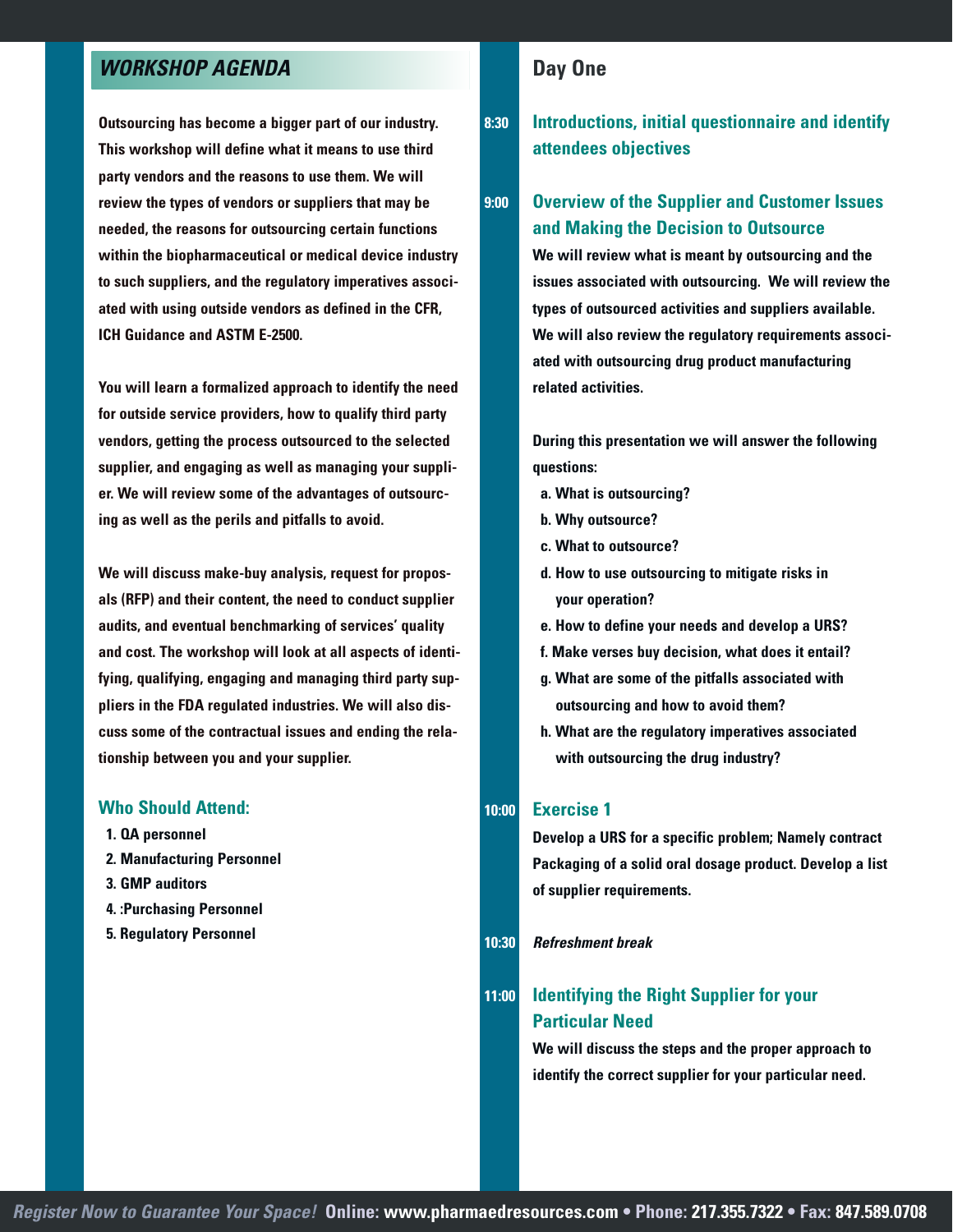**We will explore:**

- **a. Developing a Request For Proposal (RFP).**
- **b. RFP content**
- **c. Developing the initial list of suppliers.**
- **d. How to qualify your supplier and select the right one.**
- **e. Auditing your suppliers; why, when, who, how, and what?**
- **f. Approved, preferred, and qualified suppliers**
- **g. Award project to the chosen supplier**
- **12:00** *Lunch*

#### **1:30 Supplier Audits and How to Conduct Them**

**We will outline the why, when, who, how, and of conducting a supplier audit to ensure that you select the correct supplier to meet your outsourcing needs.**

**During the presentation you will learn:**

- **a. Why audit your supplier.**
- **b. Who will audit your supplier.**
- **c. When will you audit your supplier.**
- **d. What will you audit.**
- **e. How will you conduct the audit;**
- **i. Pre-audit questionnaire**
- **ii. Areas to be audit and using check lists**
- **iii. Close out meeting**
- **iv. The advantages and disadvantages of using numerical audit scores.**
- **v. Issuing observation reports and recommendations to your management and to your potential supplier**
- **2:30** *Refreshment break*

## **3:00 Awarding the Project and Engaging your Supplier**

**In this presentation we will discuss the steps you must take in order to award the project to a certain contractor and how to work towards a successful relationship. This session will discuss the following: a. Issuing RFP to potential suppliers.**

**b. Analyzing received proposals.**

- **c. Negotiating the Contract.**
- **d. Awarding the project.**
- **e. Transferring the technology.**
- **f. Managing the relationship.**
- **g. Terminating the relationship**

#### **4:00 Exercise 2**

**Prepare a Supplier Audit Checklist for the example based on information developed in exercise 1.**

**5:00** *End of Day One*

#### **Day Two**

#### **8:30 Recap of Day One**

## **9:00 Technology Transfer: Basis for Successful Outsourcing**

**Having a plan to transfer the technology to your new contractor is very important. Properly transferring the technology you have to your contractor and ensuring that they can assimilate it quickly and effectively is a recipe for success. You must define what you all be transferring a-priori and have a well defined team and plan of action to do it once the contract is signed and the project is set in motion.**

**In this session you will learn:**

- **a. What is technology transfer**
- **b. What should be transferred**
	- **i. Process technology**
	- **ii. Facility and utility requirements**
	- **iii. Testing methods and laboratory techniques**
	- **iv. Safety and environmental**

#### **issues/precautions**

- **c. System to Facilitate Technology Transfer**
	- **i. Tech Transfer team**
	- **ii. Tech transfer procedures**
	- **iii. Tech transfer documentation**
	- **iv. Training procedures, schedules, and plans**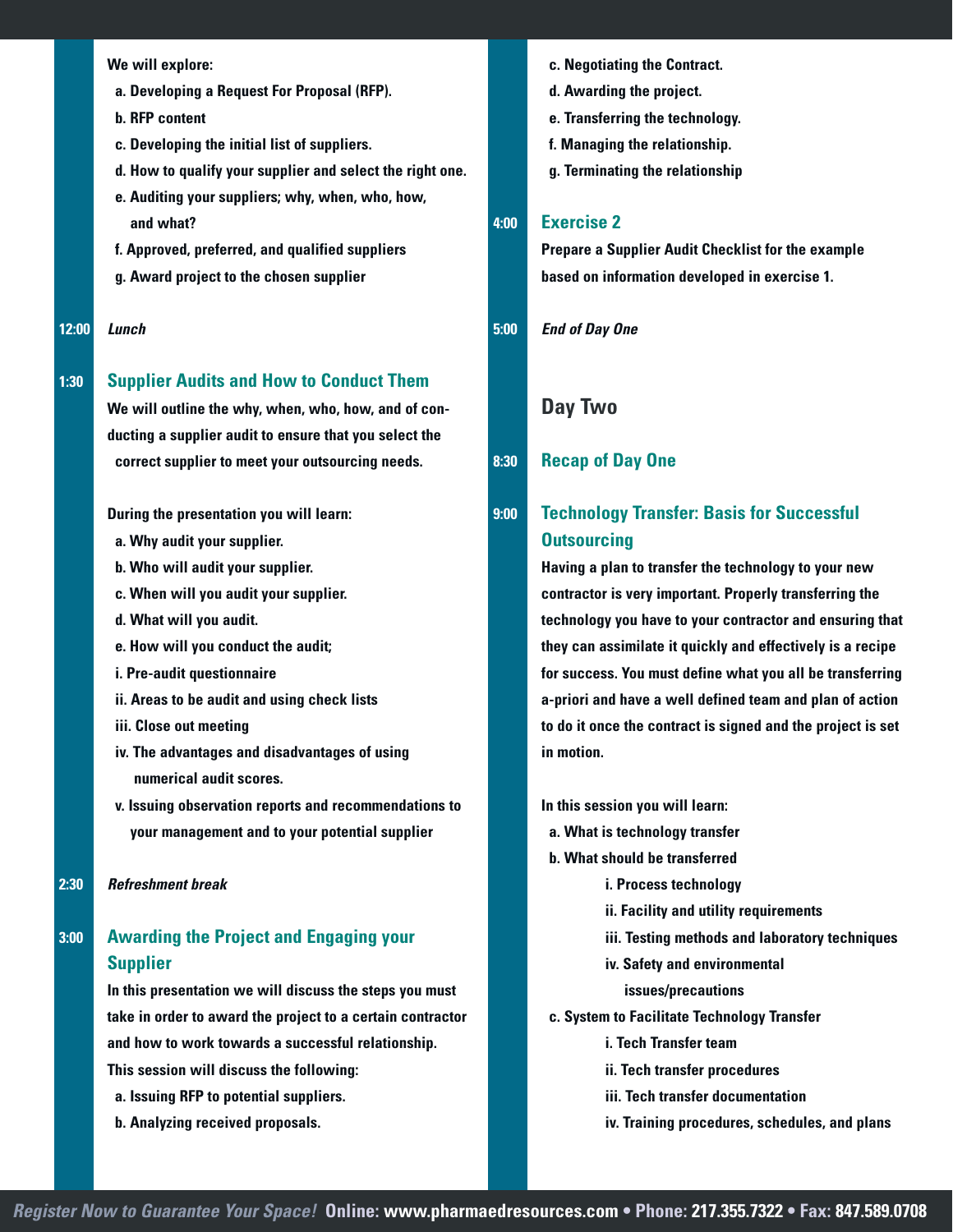- **d. Timing for Conducting the Transfer**
- **e. Assisting your supplier with assimilating the new technology**
	- **i. Training Personnel**
	- **ii. Technical Support for Start-up**
- **f. System Validation**
- **g. Technical Support as Needed**
- **10:30** *Refreshment Break*

#### **11:00 Exercise 3**

**Develop a request for proposal (RFP) based on information for the project in exercise 1. Outline a bid tab or check list to analyze various proposals.**

**12:00** *Lunch*

- **1:30 Continue exercise 3**
- **2:30** *Refreshment Break*

### **3:00 Managing The Relationship: How to Succeed and Get What you Want**

**This presentation will focus on the ongoing relationship between you and the contractor and how to ensure that the proper relationship is developed. Assuming the relationship will be a long one, you must learn how to deal with your contractor in such a manner that you meet your objectives and ensure that they remain profitable and a viable business.**

**In this session you will learn:**

- **a. The role of the project manager.**
- **b. Key issues for success such as good communications, measuring performance, assisting with issues and conducting regular and issue related audits.**
- **c. Bench marking your contractor's performance and how to define the proper metrics.**
- **d. Oversight.**
- **e. Required management systems**

**4:00** *Close of Workshop*

## *About The Instructor*

**Dr. Amer has over 25 years experience in the pharmaceutical and related industries. He has held senior management positions with leading pharmaceutical and consumer products companies. His experience includes comprehensive process design in bulk pharmaceutical chemicals manufacturing, biotechnology manufacturing, pharmaceutical solid dosage manufacturing, and containment of potent and radioactive therapeutics. He is also experienced with facility development for therapeutic products operations. Dr. Amer is a recognized expert in Risk Management Planning (RMP), Risk Based GMP Compliance, and validation. He has lectured extensively in the US, Europe, Asia, and the Middle East and taught many courses on subjects such as controlled release technology, GMP trend, Validation and Change Control, and implication of GMP compliance on process and facility design in the biotechnology industry. He has also published extensively in peer reviewed publication on Risk, Validation and GMP compliance.**